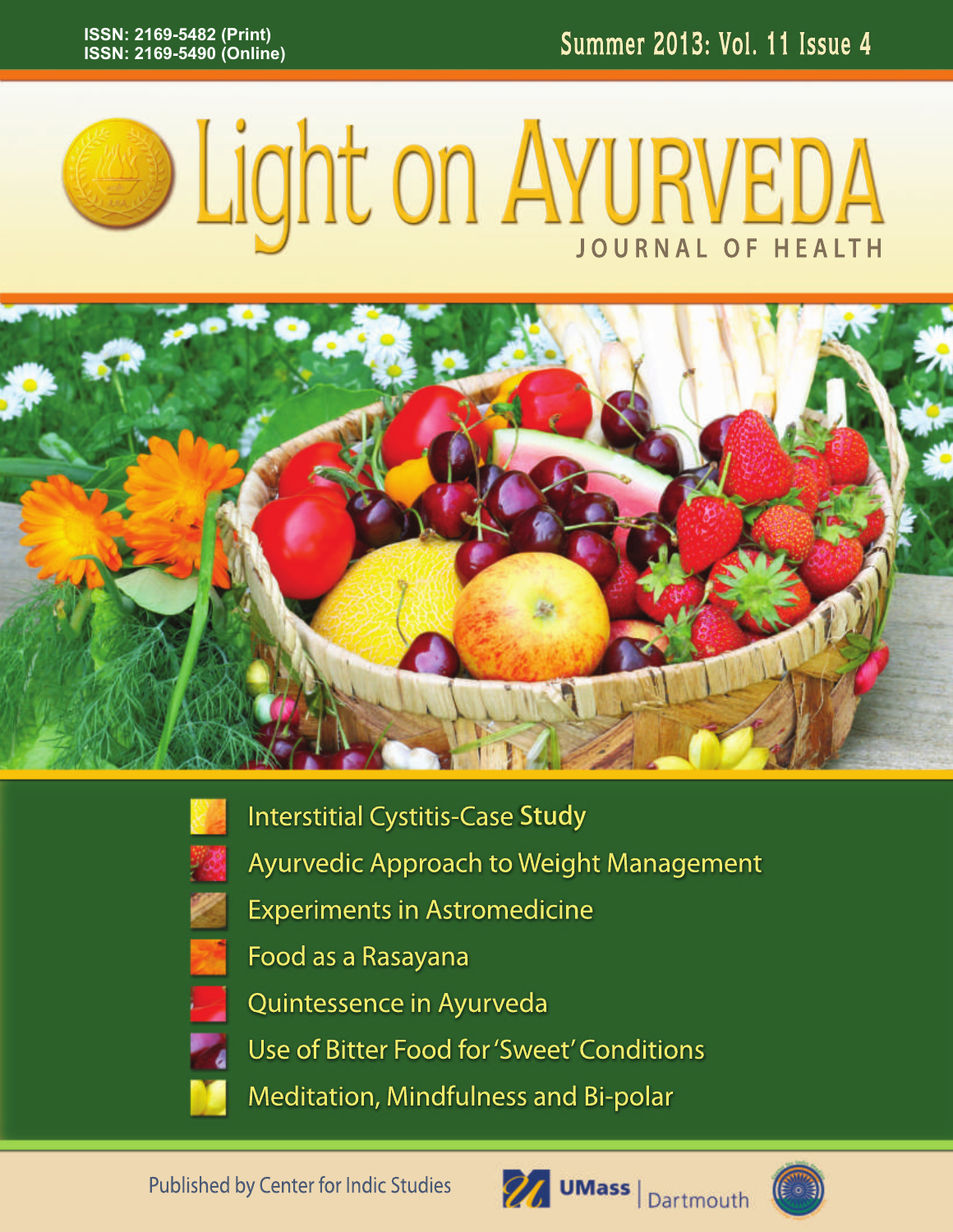

# $J$ yoti on  $\ldots$

## Maya Tiwari

Maya Tiwari is a spiritual leader, author, and founder of the Wise Earth School of Ayurveda, Mother Om Mission, and the Living Ahimsa Foundation. In this very frank interview Maya elaborates on her personal beliefs on Ayurveda and diet as well as her life dedicated to Ahimsa.

### Interviewed by Sue Clark

#### SC : Would you say you are passionate about Ayurveda and diet?

 $MT : My$ passion for Ayurveda grew out of abundant love for Mother Nature; I could no longer separate the Earth Goddess from the healing energy contained in her seeds, her bountiful *prāņa* and foods. Having lived



most of my early life in a simple village of less than 500 people along the Corentyne Coast, Guyana, it was easy to reach back into the pure essence of childhood where prolific life flooded the landscape; paddy fields flowing in gentle breezes, heaps of coconut trees reaching for the skies, mango, pineapple and banana, papaya trees touching base with the earth. As I reembraced my culture, I was naturally drawn to Ayurveda while nourishing myself with its salubrious diet consisting whole grains, legumes, and seasonal vegetables, fruits, ghee, milk and a myriad of spices and herbs. I love food! But it is my unflinching adoration of nature that continually heals and rescues me.

We cannot realize the massive significance the role of food plays in our health and well-being until we don't have it. The way I see it, the greatest impoverishment in the world is the lack of healthy food, water and air. For most of my life, I have been privileged to have

abundant nourishment. Re-invoking the imperative education of sādhanā (honoring Mother Earth and living in accord with her rhythms) the basis of Wise Earth Ayurveda, comes from my own experience with nature enraptured as it were in the wellspring of ancestral wisdom. Whilst Ayurveda's vast knowledge has led me to write tomes about this subject, nothing could have prepared me for the abundance I am about to reap from living these last three years with the sparsity of food, air and water. Let me explain.

In December 2009 I took Living Ahimsa World Tour on the road. My primary reason for so doing was to fulfill my passion to serve the work of *ahimsā*, whilst healing from an onslaught of food and water poisoning. I left my beautiful forest temple-home, meditating deer, chanting cows, and howling dogs, and lived out of a suitcase for three years instead. Hosted by kindness of many wonderful folks, I guided the practice of ahimsa and embraced a thousand or more beautiful souls in six countries, and kept on moving. However, destiny seemed determined to keep me away from the sādhanā of preparing my meals; for each time I settled for a while, my food, water and air once again became contaminated. For the most part, I survived on whole milk, baguette and avocado. And apart from continual exposure to the toxic environment, and mental weariness my health continues to flourish. I understood that years of sādhanā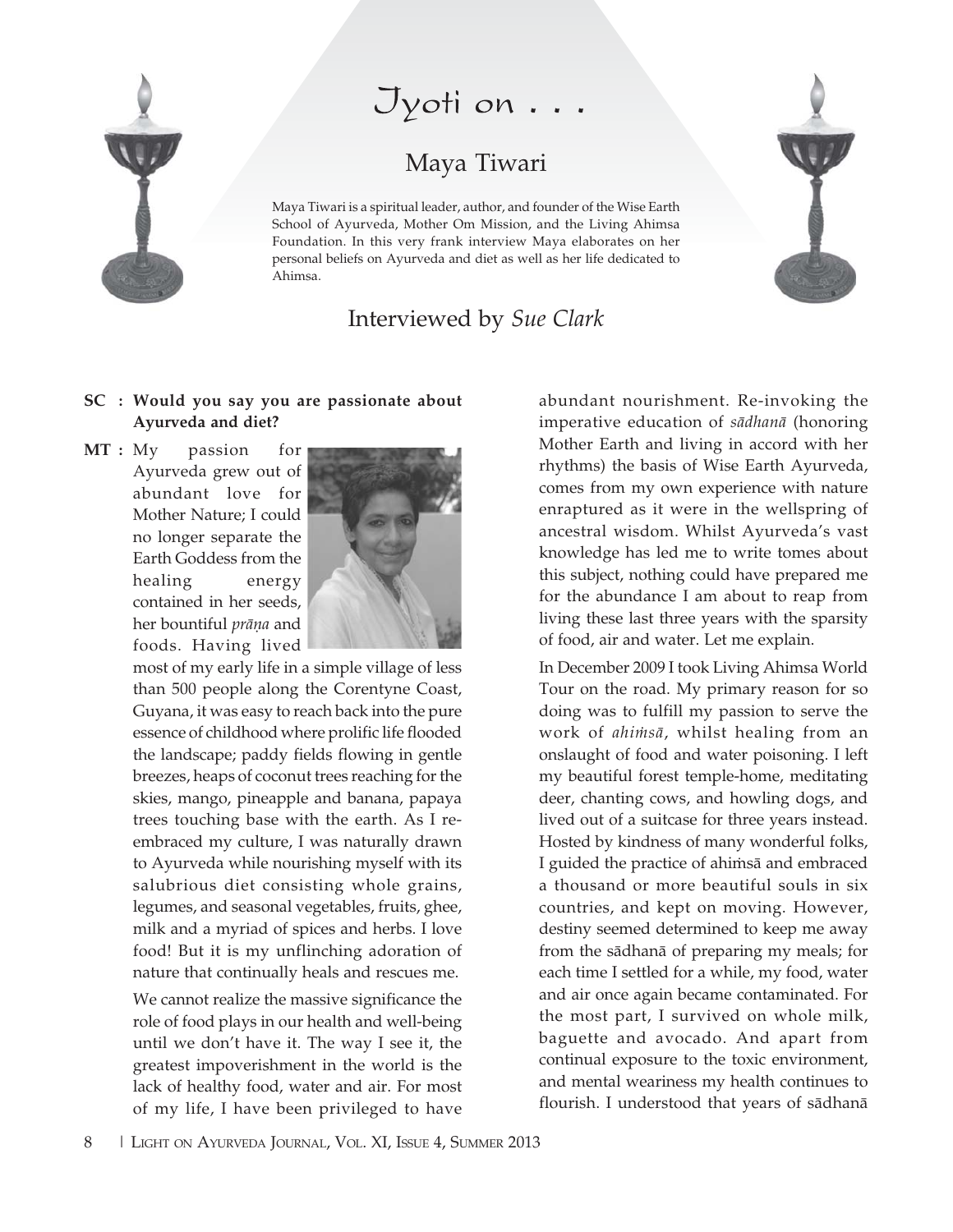practice that were kept stored in the cellular memory of my dhātus, bounced me back to good standing each time I was felled. In Ayurveda: A Life of Balance, I wrote, "food is memory, eating is remembering." And so it was that my remembered knowledge of nourishment continued to feed, and nurture me through these years of deprivation. Albeit, I miss the luxury of clean air and water and the feel of sādhanā in my limbs, and taste of the good earth in my mouth, I have not felt deprived and have actually gained a few pounds. This reality helped me to dredge deep into the crevices of soul and found me a faith that is far greater than any I have known before. Faith is the greatest act of nourishment. When we recognize that every experience is rooted in the spinning web of our own karma we become more accepting of whom we are in the situations we are thrown in. Transcending difficulties makes us stronger and more resilient since in this crossing we are being nourished directly by the soul. The ultimate nourishment is in our soul which is broadcast throughout our being in the memory of loving and having been loved. This is the highest sādhanā we can practice. It is marvelous to observe Ayurveda's Inner Medicine principle at work and be able to strengthen the palpable wisdom of our individual prakrti and live with seasonal authority; to follow nature's cyclical cadence and know what to do, what to avoid; and recognize when "less is more." This is my happiness formula. This is the Ayurveda I have been sharing with the world for the past thirtytwo years.

#### SC : Did you follow an Ayurvedic diet after your Cancer diagnosis?

MT : Following my recovery from cancer at the tender age of tenty-four, I dove into the studies of Holistic Medicine, (both Ayurveda and Oriental Medicine). Recognizing that I needed to make radical changes in my life, I began life's adventure anew, with strengthened emphasis on honoring a life ahimsa, and have since sustained my strength, vitality and buoyancy for almost four decades. Through Ayurveda, I am continually reminded of the most peaceful way of eating, thinking, moving, working, meditating, and sleeping.

#### SC : Do you feel that diet is an essential part of your Ayurvedic lifestyle?

- MT : Food is our principle nourishment. It is an essential part of a healthful life, and central to the Ayurveda lifestyle. Ayurveda places great emphasis on *āhāra* (food). The seers describe food as *annam* – that which grows on the earth and which sustenance is intended for humans to feast, digest, nourish, and nurture body, mind, and spirit. To understand food we must familiarize ourselves with the memories from which we emerged, to which we shall return, and which sustain our continuous well-being. The three templates that sustain and nourish life are food, breath, and sound. According to Ayurveda, food is the only medium that carries ojas, prāņa, and tejas (the subtle energies) that sustain memory: Food is memory. Unlike Western medicine, which treats disease in relative isolation, Ayurveda traces the roots of illness to our responses to what we encounter.
- SC : Have you found a particular diet that suits you? Is it strictly Ayurvedic? Indeed, is there in your opinion one Ayurvedic diet?
- MT : The Ayurveda diet is based wholly in nature's intelligence. Ayurveda offers us the vast spectrum of foods, and condiments to choose from, it is not one diet or regimen; it is flexible, ever changing with seasonal and geographical rhythms. It teaches us to prepare a meal for the whole family to imbibe, and not just individualized meals for each Body Type. It is a cohesive way of living in community, once we abide by the golden rules of Mother Nature: Healthfulness and prosperity are the primary goals of Ayurveda for which it provides specific sādhanās - sacred everyday practices for living in harmony with Self and Nature: Dinacaryā (daily practice); rtucaryā (seasonal practice); sadvrtta (moral observance).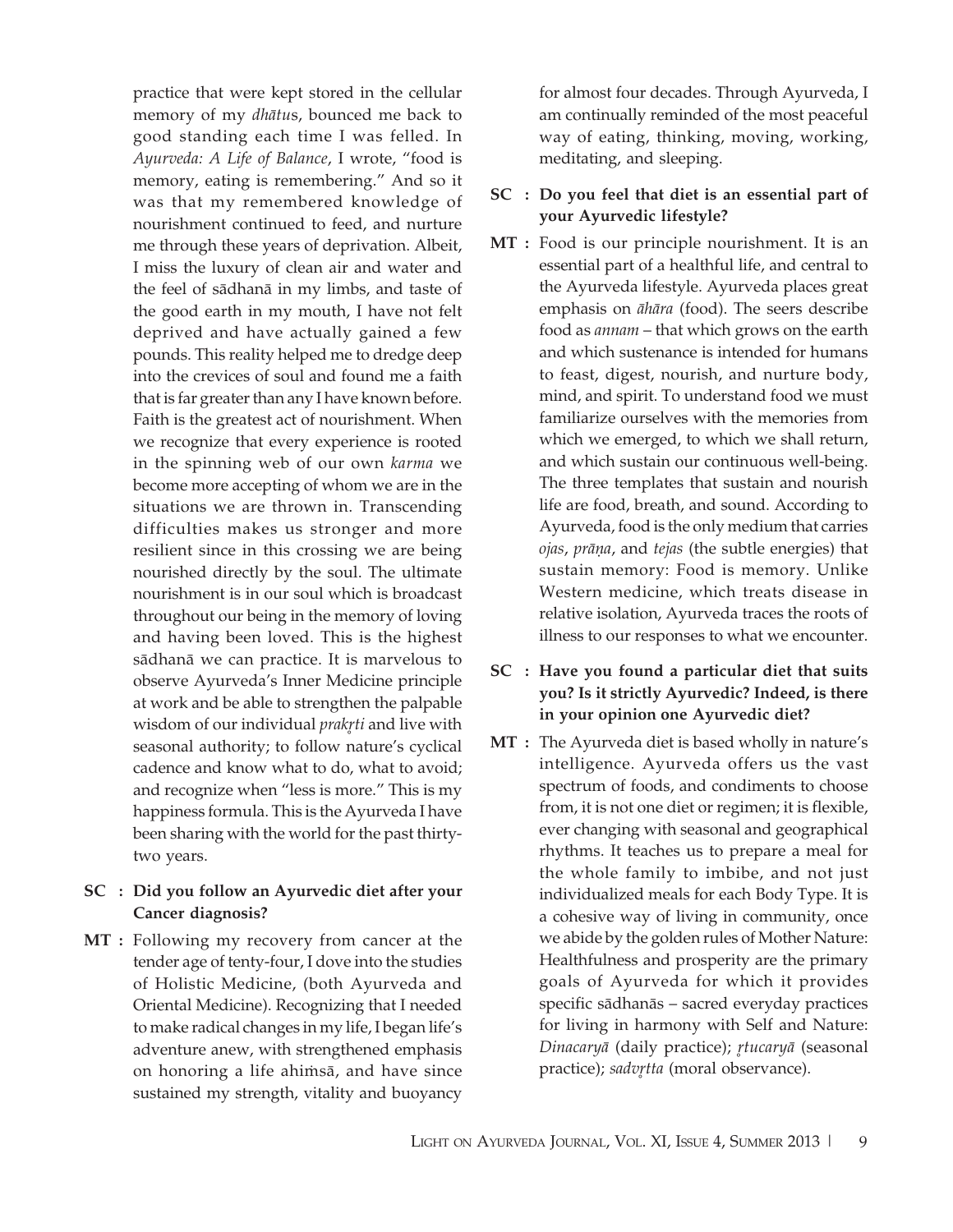

- SC : Much of your work seems to involve helping people to realize the essential part of cooking to home and family. Is this something you feel strongly about?
- MT : There is nothing more glorious than bringing a family or community together than through the wholesome feast of intelligently prepared foods straight from the rich, golden earth of Mother Nature. Working with the Ayurveda ways of gathering and preparing foods enhances the sanctity of spirit, cleanses the vibration of the hearth, and grows love in leaps and bounds. Food, when prepared with Nature's honor, is love - the magical ingredient with which we can feed, nourish and nurture the entire world. I know the Divine Grace will restore me once again to the heavenly abode of my sādhanā kitchen; in the meantime, I carry these brightly lit gems in my heart.
- SC : How do you manage to create awareness of Ayurveda, diet, cooking in a modern city like New York?
- MT : I grew up in New York City, and following my recovery from ovarian cancer my father taught me to bake chapattis in the earth in a small park in Greenwich Village called Jackson Square. Some years later I began the Wise Earth School of Ayurveda in this sublimely creative city. For most people, living in massive cities affords a richer involvement in some form of community life. Amongst organic farmers market, health food stores, and natural purveyors of wholesome foods, we have nearly 300 such institutions in this city. Combined with the burgeoning movement of yoga throughout the

world and the attraction of millions of people to its sister science of Ayurveda, New York City arguably remains the number one city for holistic motility. We can now find an Ayurveda meal offered in several fine restaurants.

- SC : Your most recent work concentrates on ahimsā. Can you elaborate on just how Ayurveda and diet fit in with your concept of ahimsa?
- MT : Ayurveda's first dharma is ahimsā: Beginning with food. The rsis espoused ahimsā - living in harmony with all life through the transparent and conscious act of non-violence and nonhurtfulness. The living principle of ahimsā informs that each life form - including space, air, water, earth, forest, and even a speck of sand - possesses consciousness and energy. According to Vedas, ahimsa is the foremost human obligation in fulfillment of dharma (divine law). For the system of dharma to be universally valid, it must meet all the necessities of life – it must provide love, compassion, support, health, prosperity in all states of existence to all peoples, and must be adept at serving the manifold needs and conditions of all communities. Ayurveda meets all the universal requirements of a dharma system. From the beginning, the Vedic tradition has advocated harmony among all peoples and all life forms, and this awareness has led to the ethical virtues common in Hindu lifestyle that are based on ahimsā; in other words, reverence for all forms of life and the protection of nature's resources.

We are at a critical juncture in the evolution of spiritual understanding. Do we have the spiritual resources necessary to meet the present challenges? Evidently we do. For timeless eon, the essential truths of living in accordance with divine law proclaimed by the rsis, have been common knowledge throughout the world and confirmed again and again as necessary to the welfare and harmony of life and living.

Ayurveda gives us the knowledge to cultivate the reverence that allows human consciousness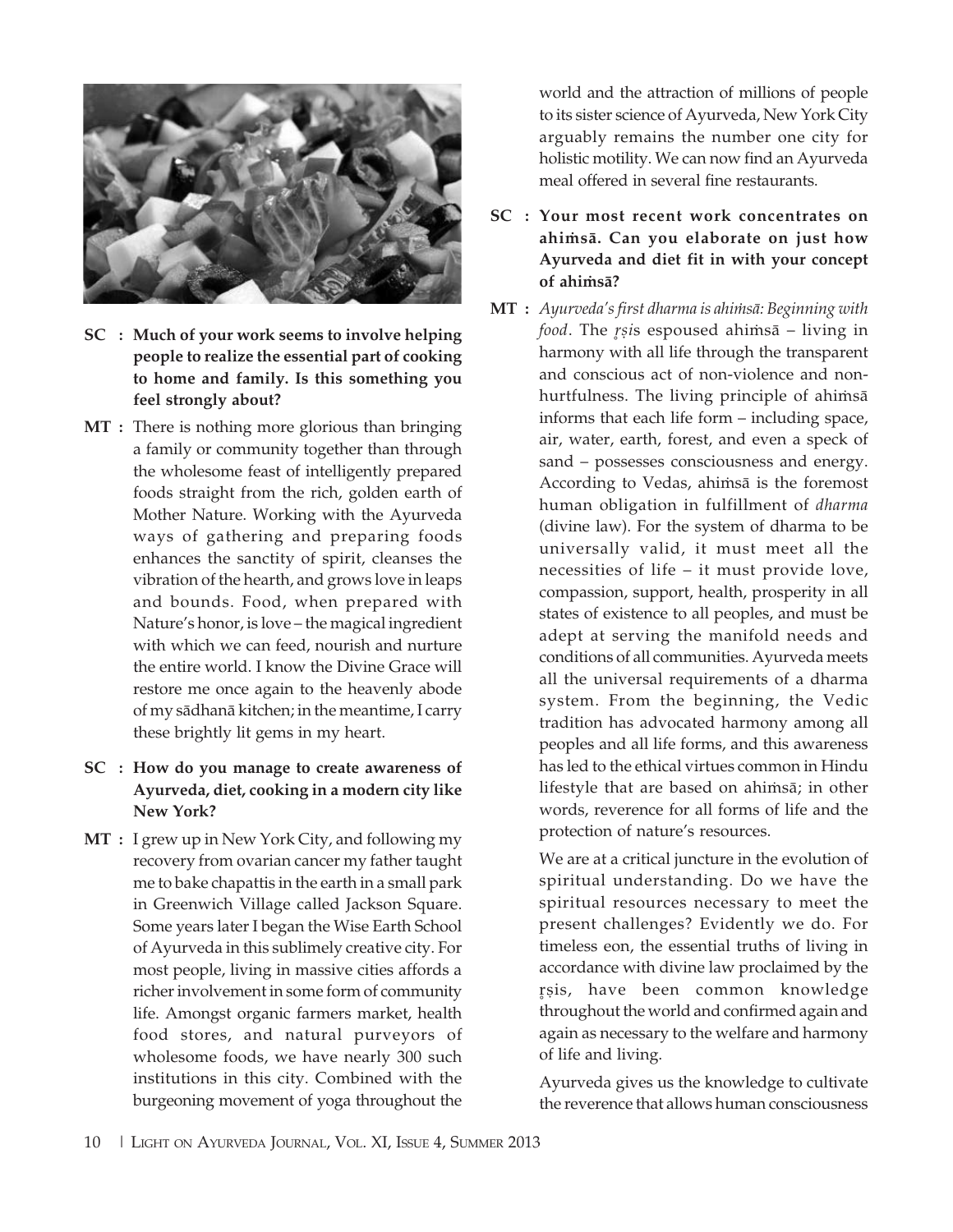and its infinite diversity to express itself in oneness. Unfortunately, our modern lifestyle with its acquired dependencies and deeprooted imbalances alienates us from harmony. Human actions have severely trespassed nature's resources. For example, we attempt to artificially 'enrich' our foodstuffs with vitamins and minerals which previously were removed from them at great cost; or assault the edible plant and other species by integrating and/or trading their life-generating DNA components between them to "create new scientific discovery". Genetic manipulation of our food deliberately alters the tanmātra (energy quanta) so that the food at its very essence forgets what it is supposed to do when we ingest it. We are nourished not only by the vitamins, minerals, and enzymes in food, but also by its resonant field of memories that commune with our tissues. When that memory is tampered with, the resulting food doesn't satisfy our physical, mental or spiritual needs. We overeat in a futile attempt to assuage our real hunger.

Modern science and technology constantly struggles to control that which they have fragmentized and are attempting to reconstruct 'scientifically' to create a false whole. These deranged actions of our humankind have escalated the loss of species and the destruction of the rain forests and its prehistoric life. As a result the memories they carried with them that necessarily fill the web of life to maintain universal stasis, is lost. Humanity must recover its intrinsic memory of ahimsā (compassion) if we are to survive our present predicament. Ahimsā is a commitment to harmony. There can be no peace on Earth until we eradicate the mentality of violence. For this, we have to stop killing. If the paramount karma of humanity is to manifest peace, then we must first understand what it means to live peacefully. Peace cannot be gained without the personal cultivation of inner harmony and health for all humankind and compassion for all species. Health and harmony cannot be achieved at any level while any form of life

suffers. Health cannot be partial to the human species at the expense of other species. By divine ordinance, every species has a primordial and fundamental right to life and to live. The primeval right of the human is the right to live. The primeval right of the animal is the right to live. Vegetarianism as a way of peaceful living is a primal necessity toward the cultivation of ahimsā - inner harmony, inner health and world peace.

- SC : By 'showcasing' ahimsa in this way, is it your hope that more people will have a greater under-standing of how ahimsa can effect their diet and lifestyle choices?
- MT : Absolutely, my journey is about *ahimsā*, fostering it within myself so it becomes as luminous as the sun for the benefit of all of humanity.
- SC : What three simple steps can people take to bring ahimsā into their lifestyle?
- MT : Upon awakening each day, affirm these intentions clearly:
	- I make this the best day of my life, no matter what!
	- I will not hurt myself, or others.
	- I love the animals and will not eat them.

**Maya Tiwari** is a spiritual leader and teacher who has been praised by the Parliament of World Religions for her work in fostering wellness and interfaith understanding. Called the "Mother of Ahimsa", Maya founded the Wise Earth School of Ayurveda, Mother Om Mission, and the Living Ahimsa Foundation. She received the prestigious Dhanvantari International Award in 2011 for her pioneering work in Ayurveda education, and the Rishi Award from AAPNA for her outstanding work in Ayurveda. Maya is a best-selling author whose books include Living Ahimsa Diet; Women's Power to Heal; Path of Practice; Ayurveda: A Life of Balance; Secrets of Healing; and her latest work, Love!: A Daily Oracle for Healing. <www.mothermaya.com> and <www.ahimsalife.com>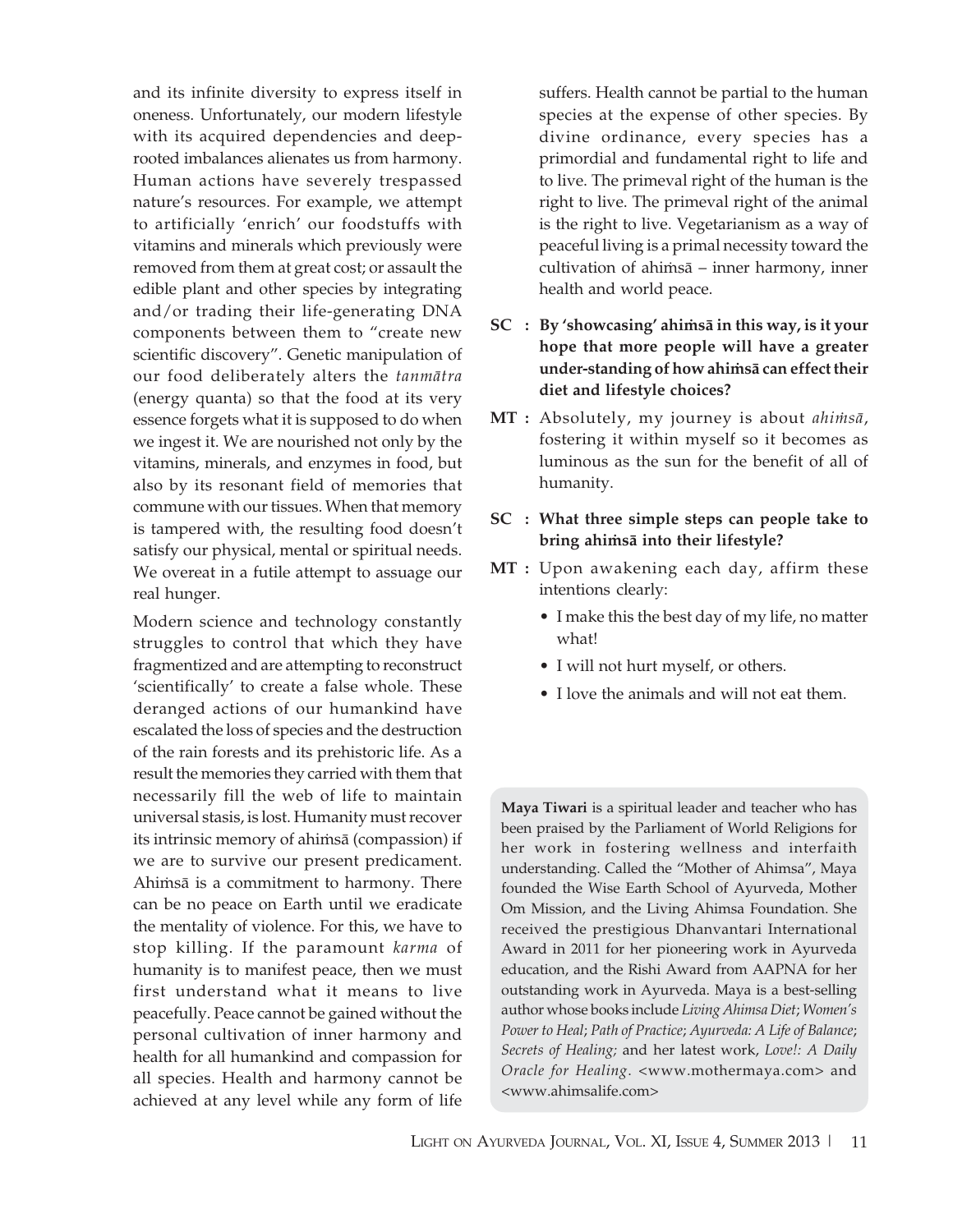



#### Opinion Editorial from Maya Tiwari

Ayurveda considers milk to be the first and most complete food on earth. The Upanisads and other religious scriptures mention milk as a sacred food for human beings. The Old Testament, for instance, refers to the Promised Land, to which the Israelites are guided by God, as the "land flowing with milk and honey". The cow as the giver of milk is considered the most auspicious animal by virtue of the food she provides. Called "go" in Sanskrit, the cow bears the same name as Lord Krsna, who is also called Gopāla, the lord who protects both the sacred scriptures and its knowledge of the earth's sacred food.

Milk was traditionally collected well after the delivery of the cow's calf, so that it could be properly digested by the human system. From this salubrious food come buttermilk, butter, yogurt, and ghee. But milk is sattvic (peaceful) only when it is fresh and its quality remains pure and unadulterated. Milk has been used widely but not wisely throughout the ages. Because of the corruption prevalent in today's animal husbandry, we are in danger of losing this first food of the earth. The cruel treatment of animals as well as the arsenal of poisons, chemicals, and hormones used in the cows' feed all contribute to the misery of this beneficent animal and the impairment of its lifesustaining milk. When butter, yogurt, and ghee are made from the organic milk now being produced by many small dairies, they are our most nourishing and healing foods. Among them, ghee stands out as the elixir of excellent health.

Milk is the elixir of health – that is milk that comes from a happy cow who has not been contaminated by violence and an artillery of poisons.

If we were to remove milk from our nutrition, we would not only be hurting the health of humanity but also the health of the cows. We cannot help them through the expulsion of their sacred ability to produce milk, the nectar that supports the memory of wellness on Planet Earth, Instead we must



support the animals, and passionately advocate the changes necessary to stop the violence against them, we must educate our farmers and teach them how to respect the animals and to adopt caring, and humane husbandry. We must pray for their well-being, and imbibe their milk so that their precious memory of service to the earth is preserved. In the act of prayer, we must go a step farther and drink a mouthful of the poisoned milk, so that the cows' pain may be mitigated through our collective conscious intent. This is a small sacrifice to make to preserve the sacred beingness of the cow! The primary intent must be for wholesome dairy husbandry, where the cow is loved, cared for and valued as an indispensable member of the community! Once this feat is accomplished, we can once again enjoy milk as the gold standard for the good health of humanity.

As a śākāhārī (vegetarian) we are never oblivious to the pain of another, be it man, woman, child, animal, or plant. We condemn the cruelty waged against all animals in the unconscionable commercial industry of bludgeoning greed. In truth, for thousands of years, my tradition of Hindusim that has brought